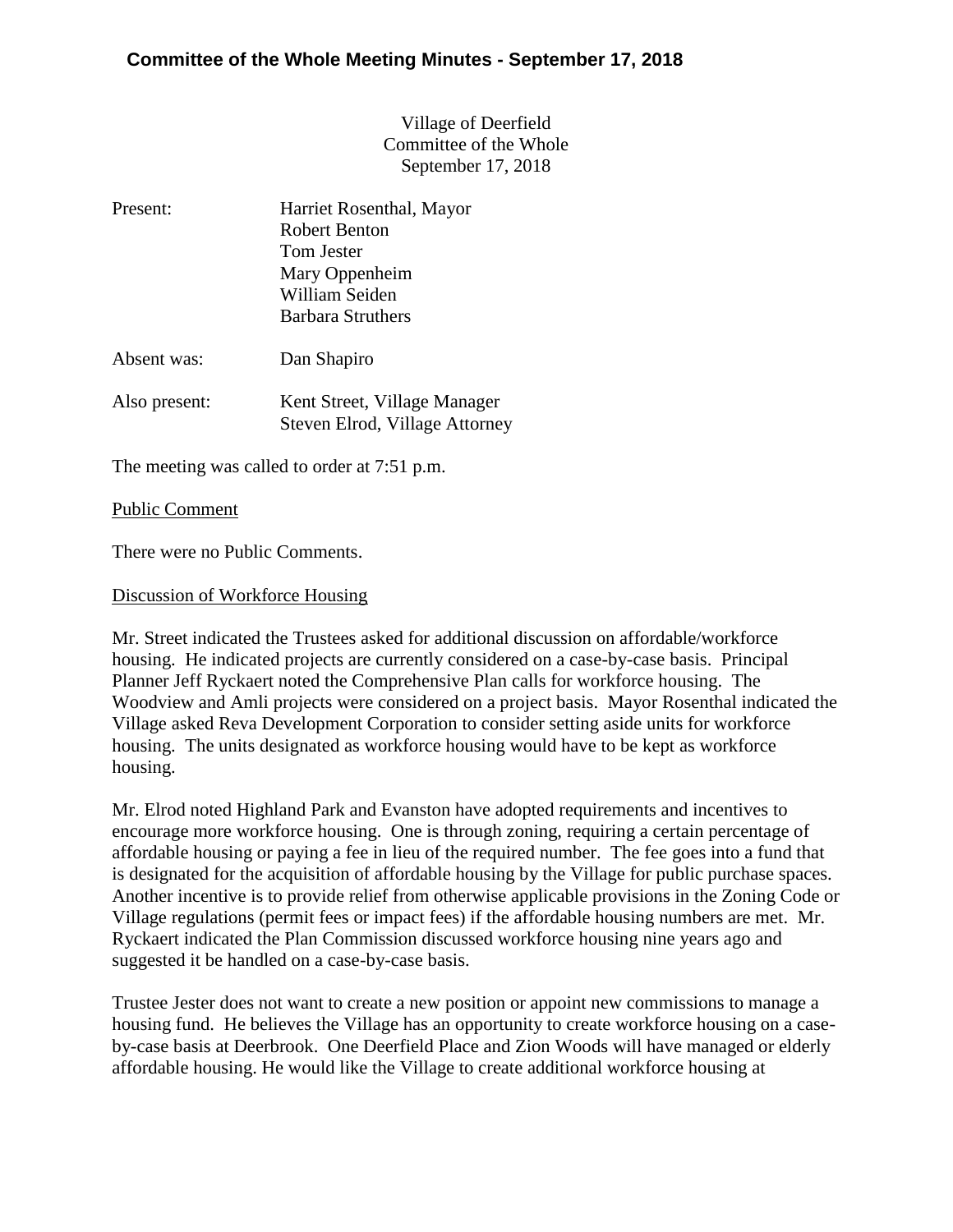Committee of the Whole September 17, 2018 Page 2 of 4

Deerbrook. The challenge is whether or not the developer wants to do this and whether the Village offers an incentive.

Mayor Rosenthal noted the Trustees are using the terms workforce and affordable housing interchangeably. Workforce housing is a subset of affordable housing. At One Deerfield Place, you only need to show lack of affordability for a market rate apartment. At Zion Woods, you have to be working (Workforce Housing). Mayor Rosenthal would like a good definition to use going forward and asked staff to put this together.

Mayor Rosenthal would not be in favor of setting up a separate organization or payment in lieu of workforce housing. Mr. Elrod noted Highland Park has purchased a number of buildings. Trustee Benton indicated Highland Park has a number of multi-family units while Deerfield does not. Trustee Oppenheim noted the difficulty is that the Village does not have these large tracks of land. Trustee Seiden believes the Village should follow the Comprehensive Plan and consider each case on an individual basis. He does not want a developer to pay the Village in lieu of affordable housing. Trustee Oppenheim believes lifting certain restrictions could be easier to implement with a smaller development. Trustee Benton believes that would impact not only the development, but also the neighboring properties and neighbors. Trustee Oppenheim suggested it would be sufficient to write into the Ordinance that a specific number of apartments must remain affordable in perpetuity. She questioned whether a management company would be important or beneficial and questioned whether a management company would be willing to come in and manage 20 units in a large development.

Mr. Street asked what the Trustees want to accomplish. Trustee Oppenheim noted the state law asks for 10 percent workforce housing, but Deerfield is home rule. Trustee Jester noted the Comprehensive Plan states there should be workforce housing when there is an opportunity. He questioned the cost of HODC and would like staff to research how much such services cost per year. Mr. Street noted Reva Development Corporation is different than Zion Woods. Trustee Struthers suggested asking Reva to set aside a dozen apartments as workforce housing in perpetuity. She questioned the cost to Reva and the cost to the Village. Trustee Seiden believes the Village may be trying too hard as there is a clear definition of workforce hosing based on the income. Mr. Elrod cautioned the Trustees because development in the Village has been very congenial and cooperative. There will come a day where the developer comes to Deerfield and is not willing to accept the Village's request on a case-by-case basis. Trustee Jester questioned whether there are other large parcels to develop in the Village. He believes this is consistent with the Comprehensive Plan. Mr. Elrod noted there may come a point where a developer says no and the Village will not have the ability to enforce the workforce housing without a code provision. The Village cannot grant a density bonus unless it is set forth in the Code.

Mayor Rosenthal believes something needs to be more formalized. Trustee Oppenheim would like to know the existing housing stock in the Village along with the rental costs of that housing. Mr. Ryckaert reported that Deerfield has 4 percent affordable, or 255 units. The State would like us at 10 percent, or 600 units. Trustee Oppenheim noted the definition between affordable and workforce housing is that workforce housing requires the tenant to be working. Mr. Elrod noted